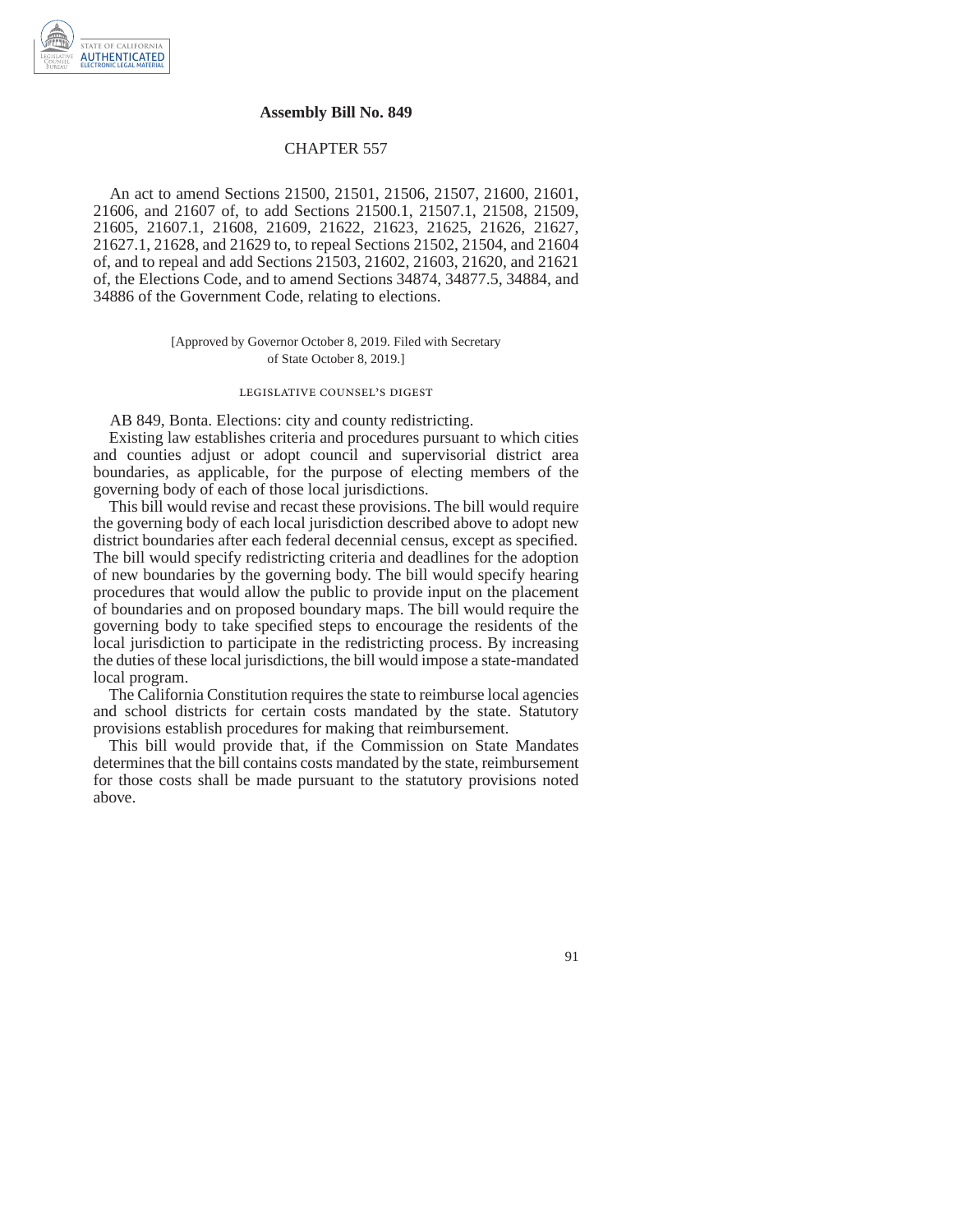*The people of the State of California do enact as follows:* 

SECTION 1. This act shall be known, and may be cited, as the Fair And Inclusive Redistricting for Municipalities And Political Subdivisions (FAIR MAPS) Act.

SEC. 2. Section 21500 of the Elections Code is amended to read:

21500. (a) Following each federal decennial census, and using that census as a basis, the board shall adjust the boundaries of any or all of the supervisorial districts of the county so that the supervisorial districts shall be substantially equal in population as required by the United States Constitution.

(1) Population equality shall be based on the total population of residents of the county as determined by that census.

(2) Notwithstanding paragraph (1), an incarcerated person, as that term is used in Section 21003, shall not be counted as part of a county's population, except for an incarcerated person whose last known place of residence may be assigned to a census block in the county, if information about the last known place of residence for incarcerated persons is included in the computerized database for redistricting that is developed in accordance with subdivision (b) of Section 8253 of the Government Code, and that database is made publicly available.

(b) The board shall adopt supervisorial district boundaries that comply with the United States Constitution, the California Constitution, and the federal Voting Rights Act of 1965 (52 U.S.C. Sec. 10301 et seq.).

(c) The board shall adopt supervisorial district boundaries using the following criteria as set forth in the following order of priority:

(1) To the extent practicable, supervisorial districts shall be geographically contiguous. Areas that meet only at the points of adjoining corners are not contiguous. Areas that are separated by water and not connected by a bridge, tunnel, or regular ferry service are not contiguous.

(2) To the extent practicable, the geographic integrity of any local neighborhood or local community of interest shall be respected in a manner that minimizes its division. A "community of interest" is a population that shares common social or economic interests that should be included within a single supervisorial district for purposes of its effective and fair representation. Communities of interest do not include relationships with political parties, incumbents, or political candidates.

(3) To the extent practicable, the geographic integrity of a city or census designated place shall be respected in a manner that minimizes its division.

(4) Supervisorial district boundaries should be easily identifiable and understandable by residents. To the extent practicable, supervisorial districts shall be bounded by natural and artificial barriers, by streets, or by the boundaries of the county.

(5) To the extent practicable, and where it does not conflict with the preceding criteria in this subdivision, supervisorial districts shall be drawn to encourage geographical compactness in a manner that nearby areas of population are not bypassed in favor of more distant populations.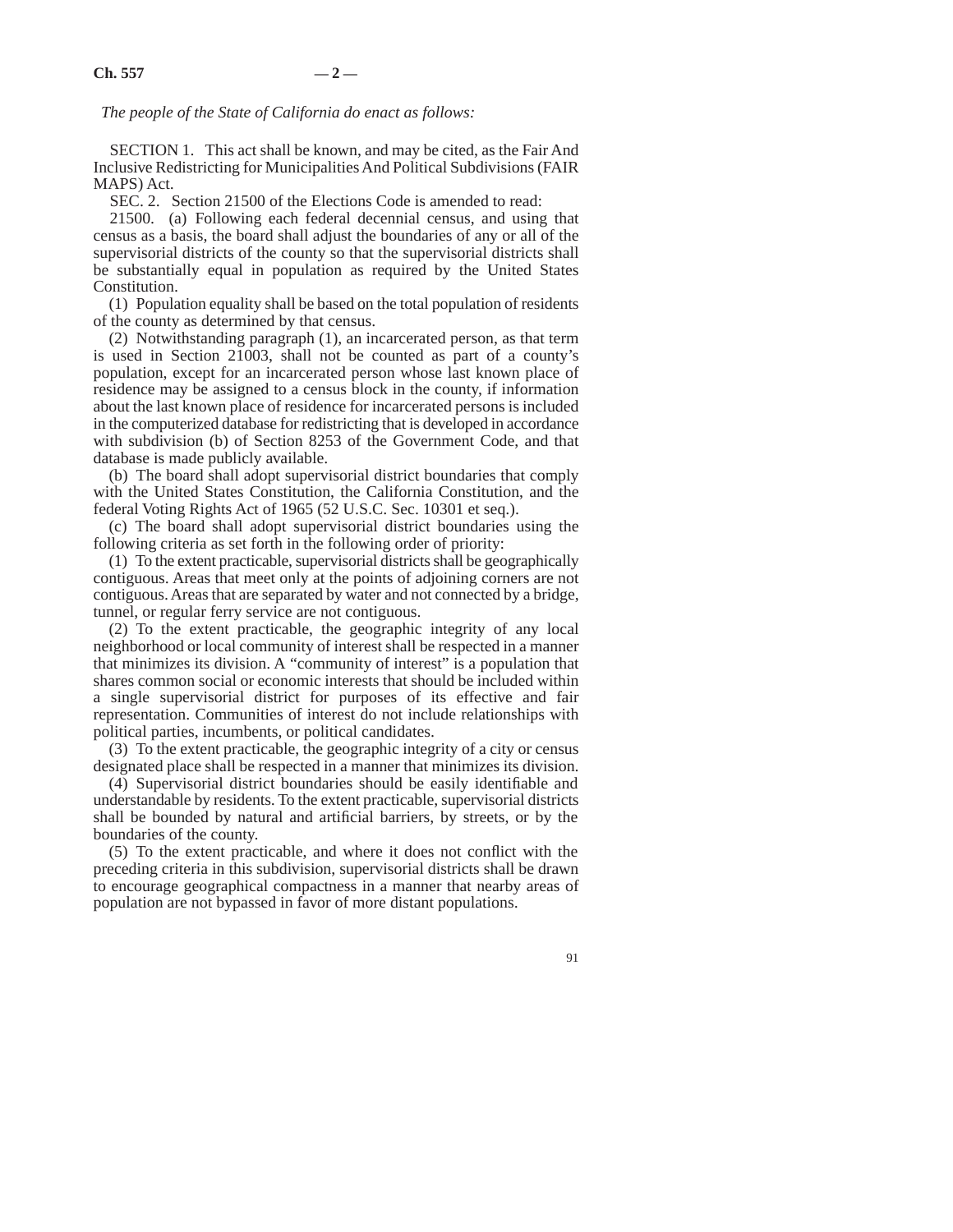(d) The board shall not adopt supervisorial district boundaries for the purpose of favoring or discriminating against a political party.

SEC. 3. Section 21500.1 is added to the Elections Code, to read:

21500.1. (a) This chapter applies only to counties electing members of the board of supervisors by districts or from districts.

(b) This chapter shall not be interpreted to limit the discretionary remedial authority of any federal or state court.

SEC. 4. Section 21501 of the Elections Code is amended to read:

21501. The boundaries of the supervisorial districts shall be adopted by the board no earlier than August 1, 2021, and August 1 in each year ending in the number one thereafter, but no later than 151 days before the county's next regular election occurring after March 1, 2022, and after March 1 in each year ending in the number two thereafter. However, this section does not prohibit the board from holding public hearings or workshops on the placement of supervisorial district boundaries before August 1.

SEC. 5. Section 21502 of the Elections Code is repealed.

SEC. 6. Section 21503 of the Elections Code is repealed.

SEC. 7. Section 21503 is added to the Elections Code, to read:

21503. (a) After redistricting or districting pursuant to Section 21500, a board shall not adopt new supervisorial district boundaries until after the next federal decennial census, except under the following circumstances:

(1) A court orders the board to redistrict.

(2) The board is settling a legal claim that its supervisorial district boundaries violate the United States Constitution, the federal Voting Rights Act of 1965 (52 U.S.C. Sec. 10301 et seq.), or this chapter.

(3) The boundaries of the county change by the addition or subtraction of territory.

(b) This section does not prohibit a board from adopting supervisorial districts between federal decennial censuses if the board is adopting supervisorial districts for the first time, including when a board adopts supervisorial districts for the purpose of transitioning from electing its supervisors in at-large elections to elections by districts or from districts.

SEC. 8. Section 21504 of the Elections Code is repealed.

SEC. 9. Section 21506 of the Elections Code is amended to read:

21506. (a) The term of office of any supervisor who has been elected and whose term of office has not expired shall not be affected by any change in the boundaries of the district from which the supervisor was elected.

(b) At the first election for county supervisors in each county following adoption of the boundaries of supervisorial districts, a supervisor shall be elected for each district under the new district plan that has the same district number as a district whose incumbent's term is due to expire.

(c) A change in the boundaries of a supervisorial district shall not be made between the direct primary election and the general election.

(d) The successor to the office of supervisor in a supervisorial district for which the district boundaries have been changed shall be a resident and voter of that supervisorial district.

SEC. 10. Section 21507 of the Elections Code is amended to read: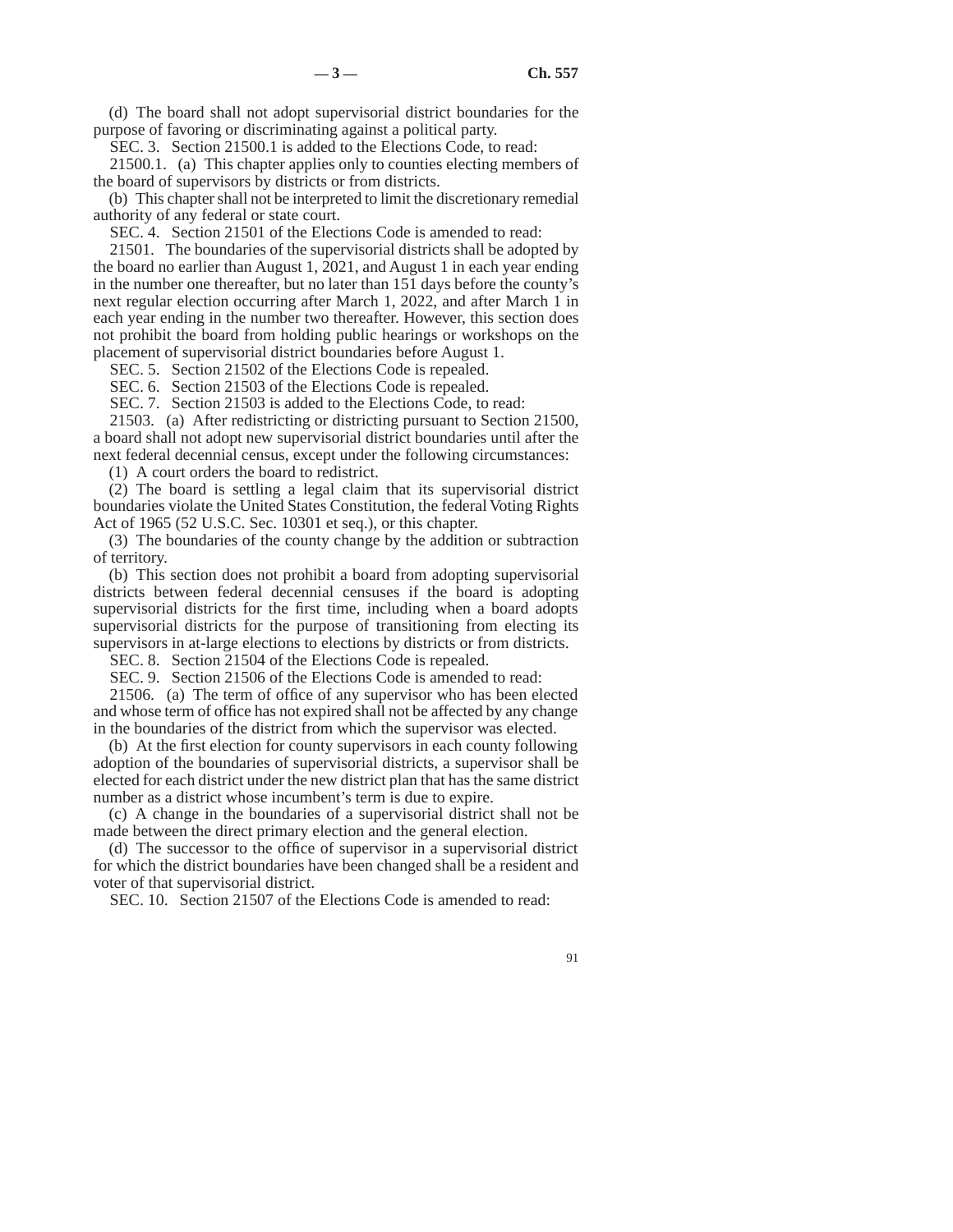21507. Before adjusting the boundaries of a district pursuant to Section 21501 or 21503, or for any other reason, the board shall hold public hearings on the proposal in accordance with Section 21507.1. This section does not apply when a county transitions from at-large to district-based elections.

SEC. 11. Section 21507.1 is added to the Elections Code, to read:

21507.1. (a) Before adopting a final map, the board shall hold at least four public hearings at which the public is invited to provide input regarding the composition of one or more supervisorial districts.

(1) At least one public hearing shall be held before the board draws a draft map or maps of the proposed supervisorial district boundaries.

(2) At least two public hearings shall be held after the board has drawn a draft map or maps of the proposed supervisorial district boundaries.

(b) At least one public hearing or public workshop shall be held on a Saturday, on a Sunday, or after 6 p.m. on a weekday Monday through Friday.

(c) Public hearing buildings shall be accessible to persons with disabilities.

(d) If a public hearing is consolidated with a regular or special meeting of the board that includes other substantive agenda items, the public hearing shall begin at a fixed time regardless of its order on the agenda, except that the board may first conclude any item being discussed or acted upon, including any associated public comment, when that time occurs. The time of the public hearing shall be noticed to the public.

(e) The board may have county staff or a consultant conduct one or more public workshops in lieu of holding one of the public hearings required by paragraph (1) of subdivision (a).

(f) The board may establish an advisory redistricting commission pursuant to Section 23002 to hold the public hearings required by paragraph (1) of subdivision (a).

SEC. 12. Section 21508 is added to the Elections Code, to read:

21508. (a) The board shall take steps to encourage residents, including those in underrepresented communities and non-English speaking communities, to participate in the redistricting public review process. A good faith effort satisfies the requirements of this subdivision. These steps shall include the following:

(1) Providing information to media organizations that provide county news coverage, including media organizations that serve language minority communities.

(2) Providing information through good government, civil rights, civic engagement, or community groups or organizations that are active in the county, including those active in language minority communities, or that have requested to be notified concerning county redistricting.

(b) The board shall arrange for the live translation in an applicable language of a public hearing or workshop held pursuant to this chapter if a request for translation is made at least 72 hours before the hearing or workshop, unless less than five days' notice are provided for the hearing or workshop, in which case the request shall be made at least 48 hours before the hearing or workshop.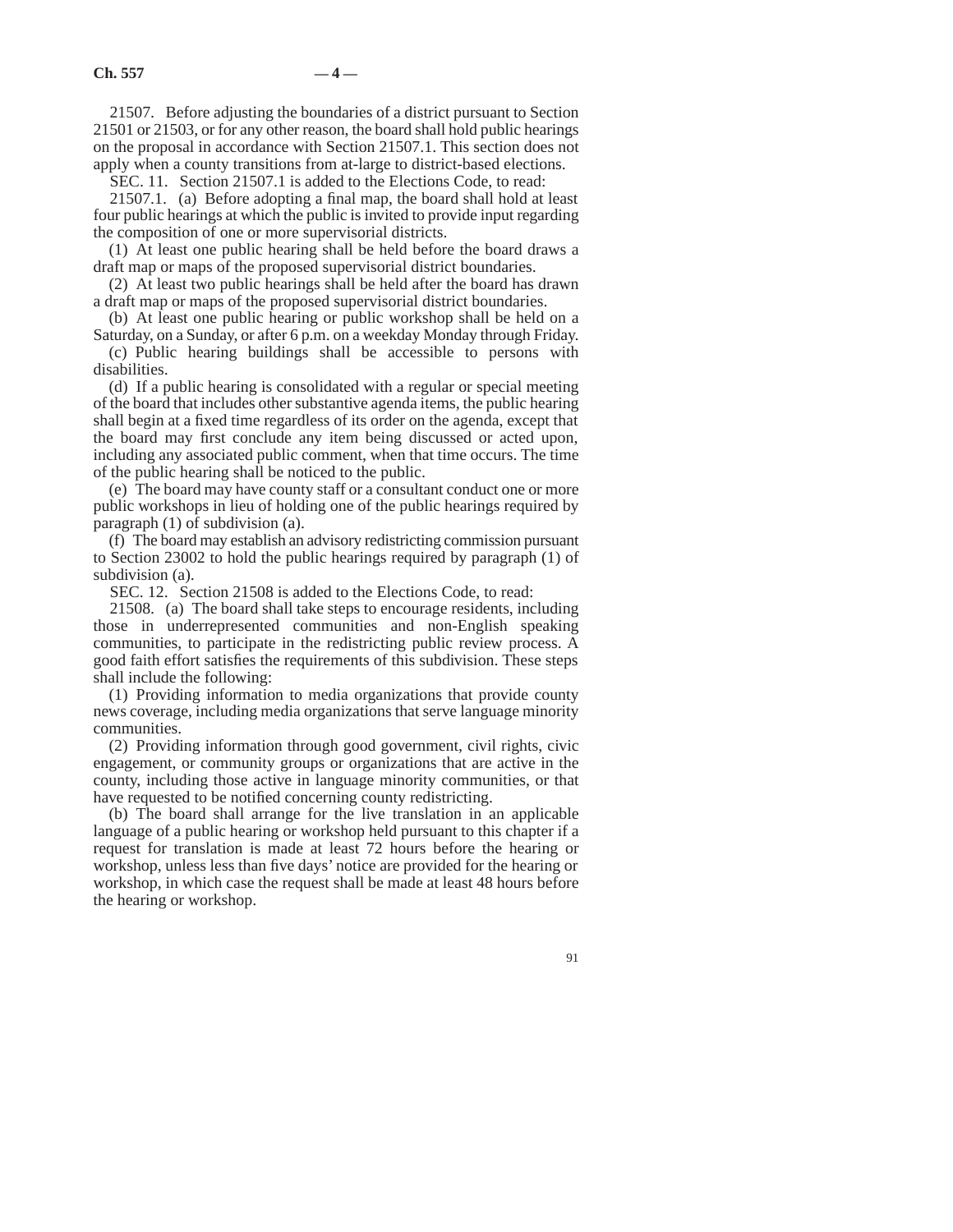(c) Notwithstanding Section 54954.2 of the Government Code, the board shall publish the date, time, and location for any public hearing or workshop on the internet at least five days before the hearing or workshop. However, if there are fewer than 179 days until the county's next regular election, the board may publish the agenda on the internet for at least three days before the hearing or workshop.

(d) (1) A draft map shall be published on the internet for at least seven days before being adopted as a final map by the board provided that, if there are fewer than 179 days until the county's next regular election, the draft map may instead be published on the internet for at least three days.

(2) Each draft map prepared by a member of the board or by employees of the county shall be accompanied by information on the total population, citizen voting age population, and racial and ethnic characteristics of the citizen voting age population of each proposed supervisorial district, to the extent the county has that data.

(e) The board shall allow the public to submit testimony or draft maps in writing and electronically.

(f) The county shall either record or prepare a written summary of each public comment and board deliberation made at every public hearing or workshop held pursuant to this article. The county shall make the recording or written summary available to the public within two weeks after the public hearing or workshop.

(g) The board shall establish, and maintain for at least 10 years after the adoption of new supervisorial district boundaries, an internet web page dedicated to redistricting. The web page may be hosted on the county's existing internet website or another internet website maintained by the county. The web page shall include, or link to, all of the following information:

(1) A general explanation of the redistricting process for the county, in English and applicable languages.

(2) The procedures for a member of the public to testify during a public hearing or to submit written testimony directly to the board, in English and applicable languages.

(3) A calendar of all public hearing and workshop dates. A calendar listing that includes the time and location of the public hearing or workshop meets the notice required by subdivision (c).

(4) The notice and agenda for each public hearing and workshop.

(5) The audio or audiovisual recording and adopted minutes of each public hearing.

(6) Each draft map considered by the board at a public hearing.

(7) The adopted final map of supervisorial district boundaries.

(h) For purposes of this section, "applicable language" means any language in which ballots are required to be provided in the county pursuant to Section 203 of the federal Voting Rights Act of 1965 (52 U.S.C. Sec. 10503).

(i) This section does not apply when a county transitions from at-large to district-based elections.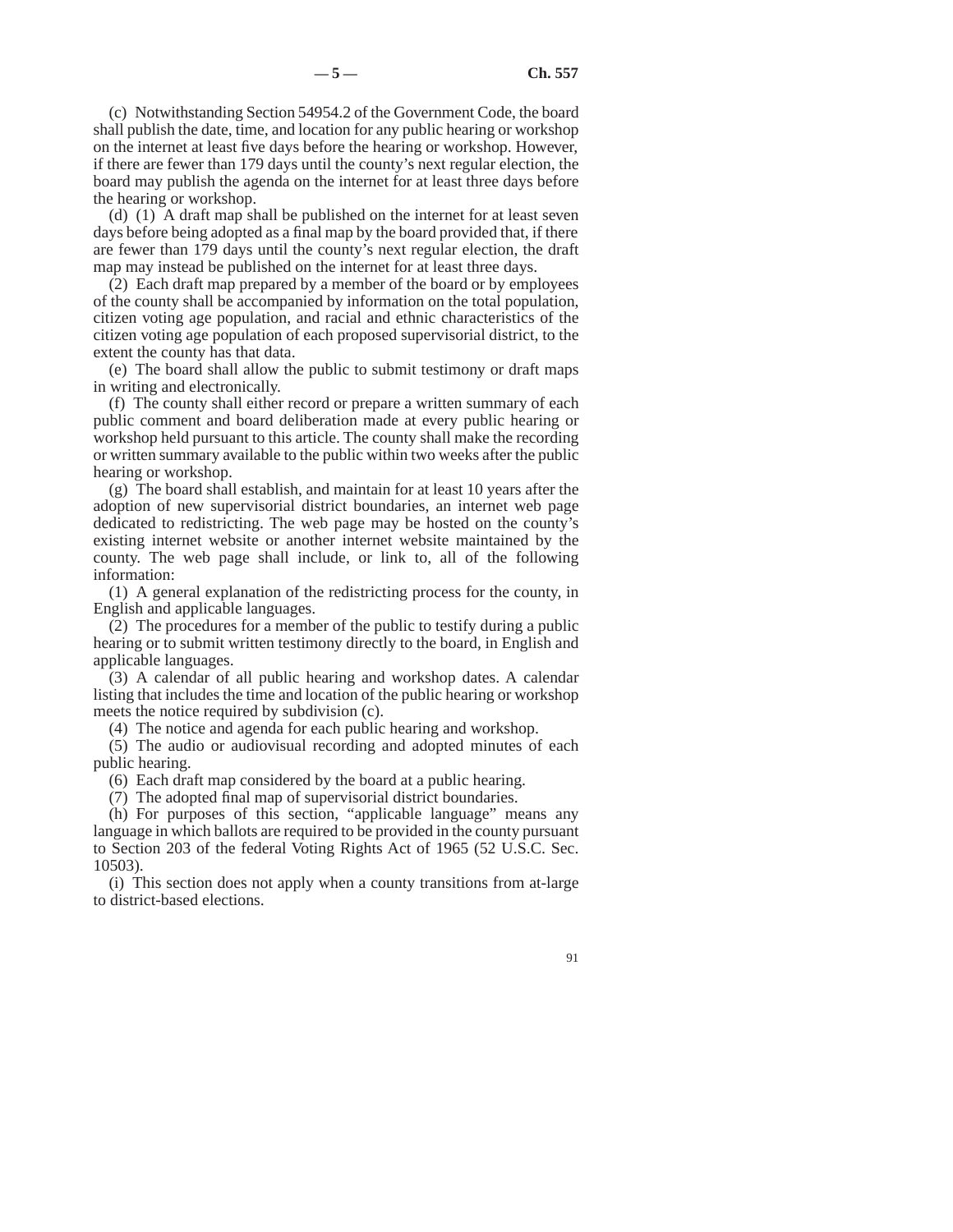(j) The Secretary of State shall publish on the internet a template explaining the county redistricting process that meets the requirements of paragraphs (1) and (2), inclusive, of subdivision (g). The Secretary of State shall publish the template in all of the languages into which ballots are required to be translated in the state pursuant to Section 203 of the federal Voting Rights Act of 1965 (52 U.S.C. Sec. 10503). The template shall be published in a conspicuous location on the Secretary of State's internet website.

SEC. 13. Section 21509 is added to the Elections Code, to read:

21509. (a) If the board does not adopt supervisorial district boundaries by the deadlines set forth in Section 21501, the board shall immediately petition the superior court of the county for an order adopting supervisorial district boundaries. If the board does not petition the superior court within five days after the deadline, any resident of the county may file that petition and shall be entitled to recover the resident's reasonable attorney's fees and costs from the county for doing so.

(b) (1) Upon finding that a petition filed pursuant to subdivision (a) is valid, the superior court shall adopt supervisorial district boundaries in accordance with the criteria set forth in Section 21500, which shall be used in the county's next regular election. The superior court may also order the adjustment of electoral deadlines as necessary to implement the new supervisorial district boundaries in the next regular election.

(2) The superior court may appoint a special master to assist the court with adopting the supervisorial district boundaries. The county shall pay the cost for the special master and associated costs.

(3) The superior court or the special master shall hold one or more public hearings before the superior court adopts the supervisorial district boundaries.

(4) Subject to the approval of the superior court, the special master may employ redistricting experts or other consultants or counsel, independent experts in the field of redistricting and computer technology, and other necessary personnel to assist them in their work. In addition, the special master may seek the full cooperation of the county in producing and using whatever data, computer models and programs, and technical assistance that was made available to the board and county personnel who are knowledgeable in the mechanics of drafting redistricting legislation. The superior court may assist the special master in securing the necessary personnel and the physical facilities required for their work, and to prepare for the prompt submission to the county of a request for county funding for the necessary expenses of the special master and the special master's staff.

(5) The supervisorial district boundaries adopted by the superior court shall be immediately effective in the same manner as if the court's order were an enacted resolution or ordinance of the board.

SEC. 14. Section 21600 of the Elections Code is amended to read:

21600. (a) This article applies only to general law cities electing members of the legislative body by districts or from districts, as defined in Section 34871 of the Government Code.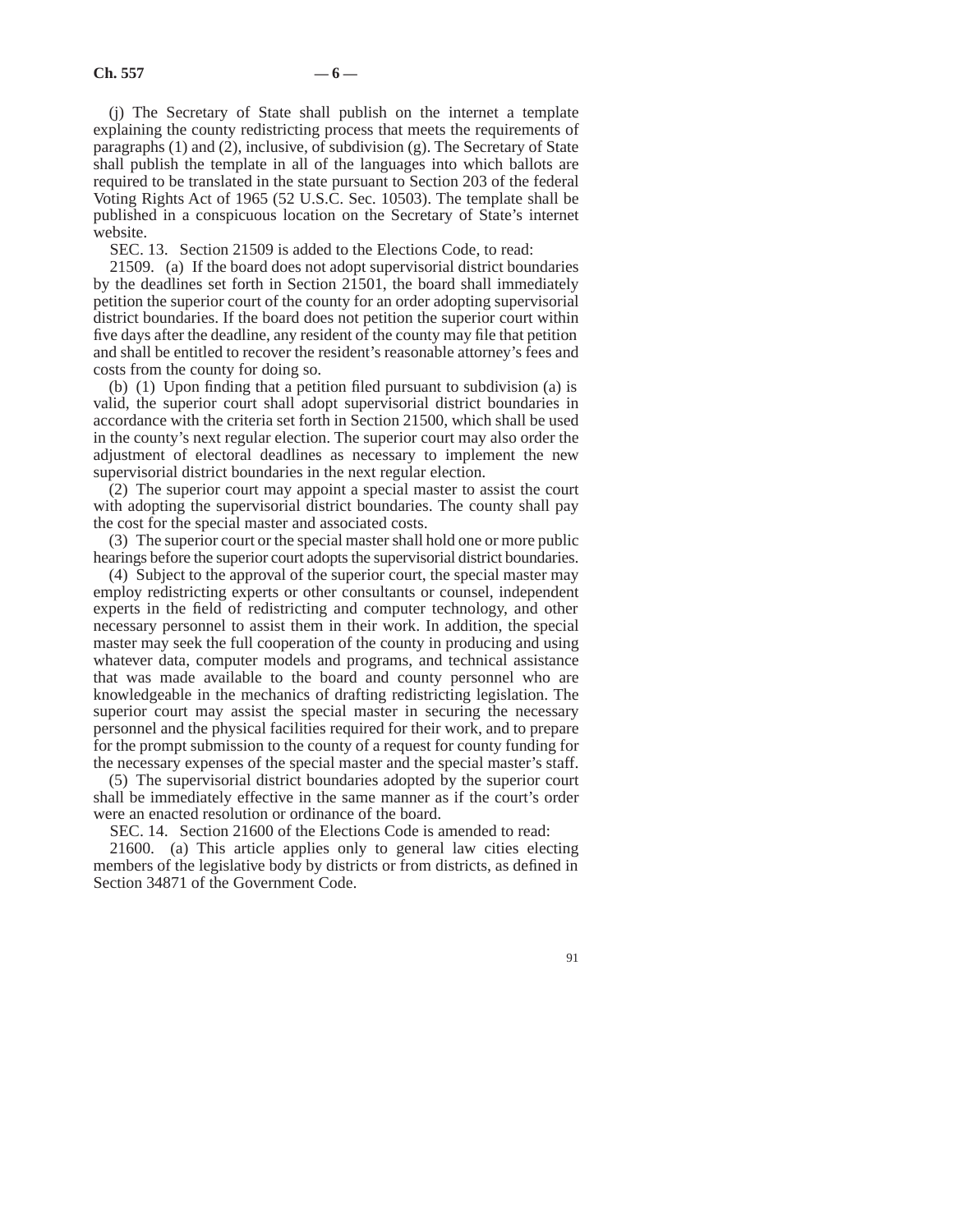(b) This article shall not be interpreted to limit the discretionary remedial authority of any federal or state court.

SEC. 15. Section 21601 of the Elections Code is amended to read:

21601. (a) Following each decennial federal census, and using that census as a basis, the council shall, by ordinance or resolution, adopt boundaries for any or all of the council districts of the city so that the council districts shall be substantially equal in population as required by the United States Constitution.

(1) Population equality shall be based on the total population of residents of the city as determined by that census.

(2) Notwithstanding paragraph (1), an incarcerated person as that term is used in Section 21003, shall not be counted as part of a city's population, except for an incarcerated person whose last known place of residence may be assigned to a census block in the city, if information about the last known place of residence for incarcerated persons is included in the computerized database for redistricting that is developed in accordance with subdivision (b) of Section 8253 of the Government Code, and that database is made publicly available.

(b) The council shall adopt council district boundaries that comply with the United States Constitution, the California Constitution, and the federal Voting Rights Act of 1965 (52 U.S.C. Sec. 10301 et seq.).

(c) The council shall adopt district boundaries using the following criteria as set forth in the following order of priority:

(1) To the extent practicable, council districts shall be geographically contiguous. Areas that meet only at the points of adjoining corners are not contiguous. Areas that are separated by water and not connected by a bridge, tunnel, or regular ferry service are not contiguous.

(2) To the extent practicable, the geographic integrity of any local neighborhood or local community of interest shall be respected in a manner that minimizes its division. A "community of interest" is a population that shares common social or economic interests that should be included within a single district for purposes of its effective and fair representation. Communities of interest do not include relationships with political parties, incumbents, or political candidates.

(3) Council district boundaries should be easily identifiable and understandable by residents. To the extent practicable, council districts shall be bounded by natural and artificial barriers, by streets, or by the boundaries of the city.

(4) To the extent practicable, and where it does not conflict with the preceding criteria in this subdivision, council districts shall be drawn to encourage geographical compactness in a manner that nearby areas of population are not bypassed in favor of more distant populations.

(d) The council shall not adopt council district boundaries for the purpose of favoring or discriminating against a political party.

SEC. 16. Section 21602 of the Elections Code is repealed.

SEC. 17. Section 21602 is added to the Elections Code, to read: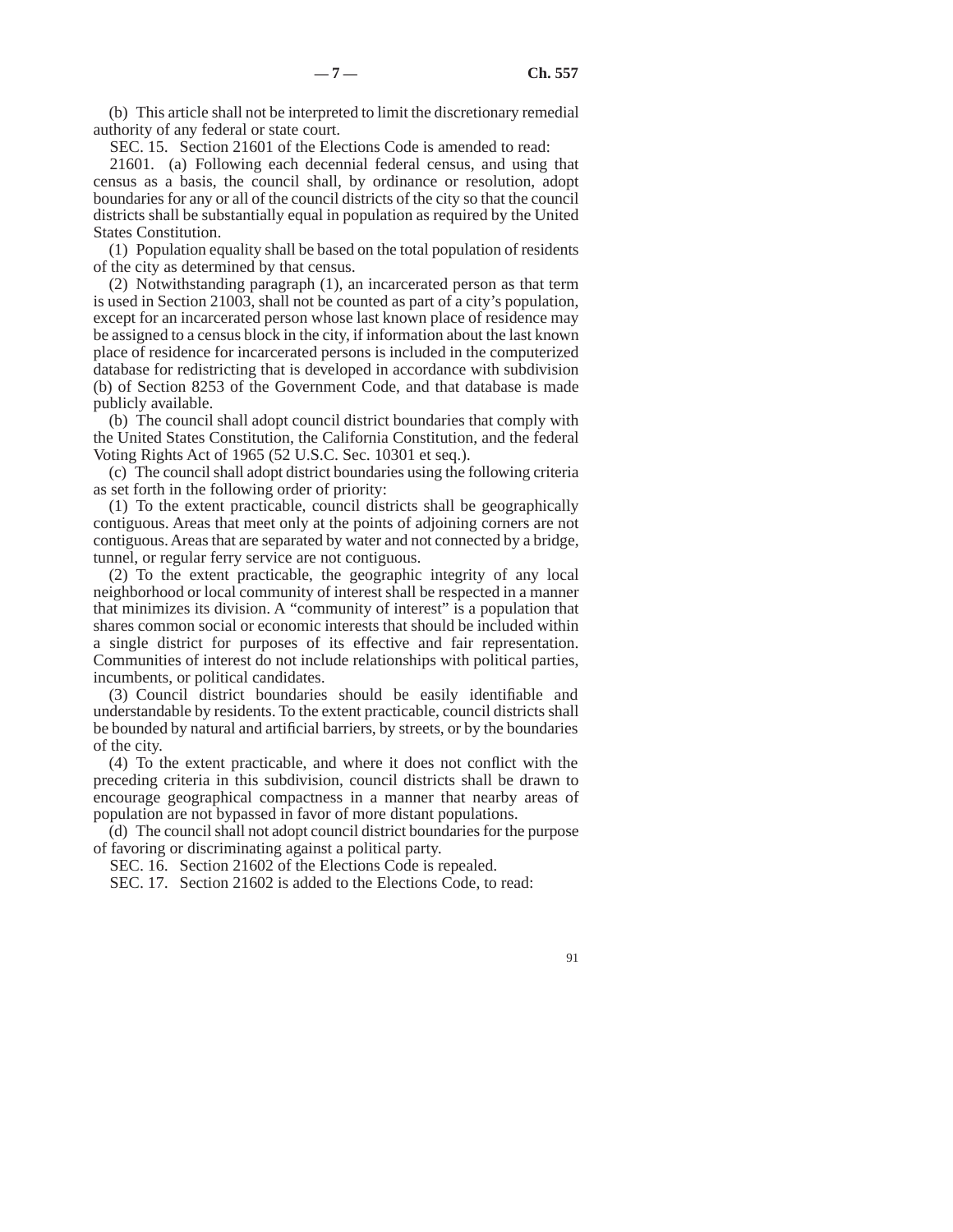21602. The boundaries of the council districts shall be adopted by the council no earlier than August 1, 2021, and August 1 in each year ending in the number one thereafter, but not later than 151 days before the city's next regular election occurring after March 1, 2022, and after March 1 in each year ending in the number two thereafter. However, this section does not prohibit the council from holding public hearings or workshops on the placement of council district boundaries before August 1.

SEC. 18. Section 21603 of the Elections Code is repealed.

SEC. 19. Section 21603 is added to the Elections Code, to read:

21603. (a) If the boundaries of a city expand by the addition of new territory, including through annexation of unincorporated territory or consolidation with another city, the council shall add that new territory to the nearest existing council district without changing the boundaries of other council district boundaries.

(b) Notwithstanding subdivision (a), the council may adopt new boundaries for each council district under the circumstances described in subdivision (a) if both of the following conditions are met:

(1) There are more than four years until the council is next required to redistrict pursuant to Section 21601.

(2) The population of the new territory being annexed or consolidated is greater than 25 percent of the city's population, as determined by the most recent federal decennial census.

SEC. 20. Section 21604 of the Elections Code is repealed.

SEC. 21. Section 21605 is added to the Elections Code, to read:

21605. (a) After redistricting or districting pursuant to Section 21601 or 21603, a council shall not adopt new council district boundaries until after the next federal decennial census, except under the following circumstances:

(1) A court orders the council to redistrict.

(2) The council is settling a legal claim that its council district boundaries violate the United States Constitution, the federal Voting Rights Act of 1965 (52 U.S.C. Sec. 10301 et seq.), or this article.

(3) The boundaries of the city expand by the addition of new territory pursuant to Section 21603.

(b) This section does not prohibit a council from adopting council districts between federal decennial censuses if the council is adopting council districts for the first time, including when a city adopts council districts for the purpose of transitioning from electing its council members in at-large elections to elections by districts or from districts.

SEC. 22. Section 21606 of the Elections Code is amended to read:

21606. (a) The term of office of any council member who has been elected and whose term of office has not expired shall not be affected by any change in the boundaries of the district from which the council member was elected.

(b) At the first election for council members in each city following adoption of the boundaries of council districts, a council member shall be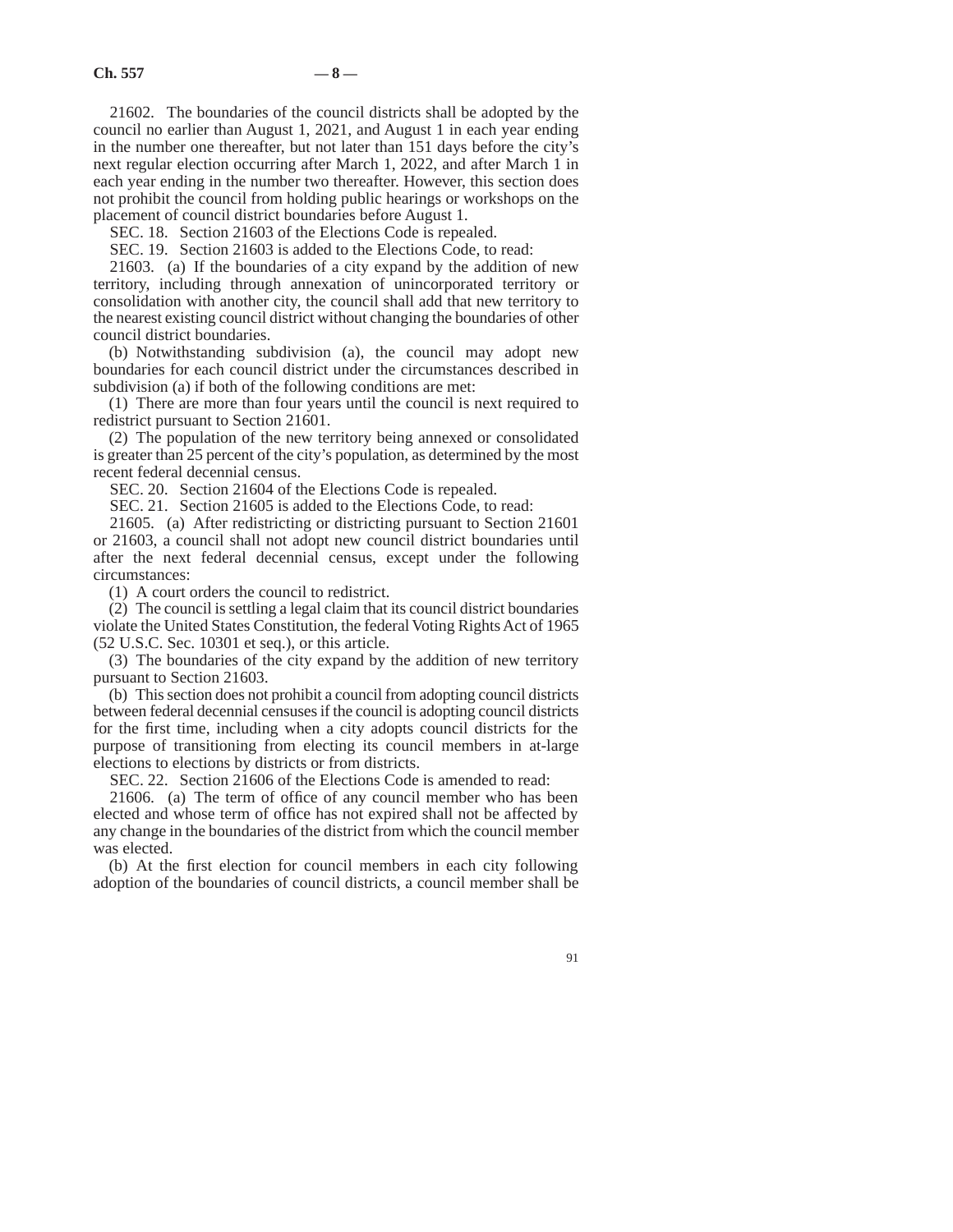elected for each district under the new district plan that has the same district number as a district whose incumbent's term is due to expire.

(c) The successor to the office in a council district for which the boundaries have changed shall be a resident and voter of that council district.

SEC. 23. Section 21607 of the Elections Code is amended to read:

21607. Before adopting the boundaries of a council district pursuant to Section 21601, 21603, or 21604, or for any other reason, the council shall hold public hearings on the proposal in accordance with Section 21607.1. This section does not apply when a city transitions from at-large to district-based elections.

SEC. 24. Section 21607.1 is added to the Elections Code, to read:

21607.1. (a) Before adopting a final map, the council shall hold at least four public hearings at which the public is invited to provide input regarding the composition of one or more council districts.

(1) At least one public hearing shall be held before the council draws a draft map or maps of the proposed council boundaries.

(2) At least two public hearings shall be held after the council has drawn a draft map or maps of the proposed council boundaries.

(b) At least one public hearing or public workshop shall be held on a Saturday, on a Sunday, or after 6 p.m. on a weekday Monday through Friday.

(c) Public hearing buildings shall be accessible to persons with disabilities.

(d) If a public hearing is consolidated with a regular or special meeting of the council that includes other substantive agenda items, the public hearing shall begin at a fixed time regardless of its order on the agenda, except that the council may first conclude any item being discussed or acted upon, including any associated public comment, when that time occurs. The time of the public hearing shall be noticed to the public.

(e) The council may have city staff or a consultant conduct one or more public workshops in lieu of holding one of the public hearings required by paragraph (1) of subdivision (a).

(f) The council may establish an advisory redistricting commission pursuant to Section 23002 to hold the public hearings required by paragraph (1) of subdivision (a).

SEC. 25. Section 21608 is added to the Elections Code, to read:

21608. (a) The council shall take steps to encourage residents, including those in underrepresented communities and non-English speaking communities, to participate in the redistricting public review process. A good faith effort satisfies the requirements of this subdivision. These steps shall include the following:

(1) Providing information to media organizations that provide city news coverage, including media organizations that serve language minority communities.

(2) Providing information through good government, civil rights, civic engagement, or community groups or organizations that are active in the city, including those active in language minority communities, or that have requested to be notified concerning city redistricting.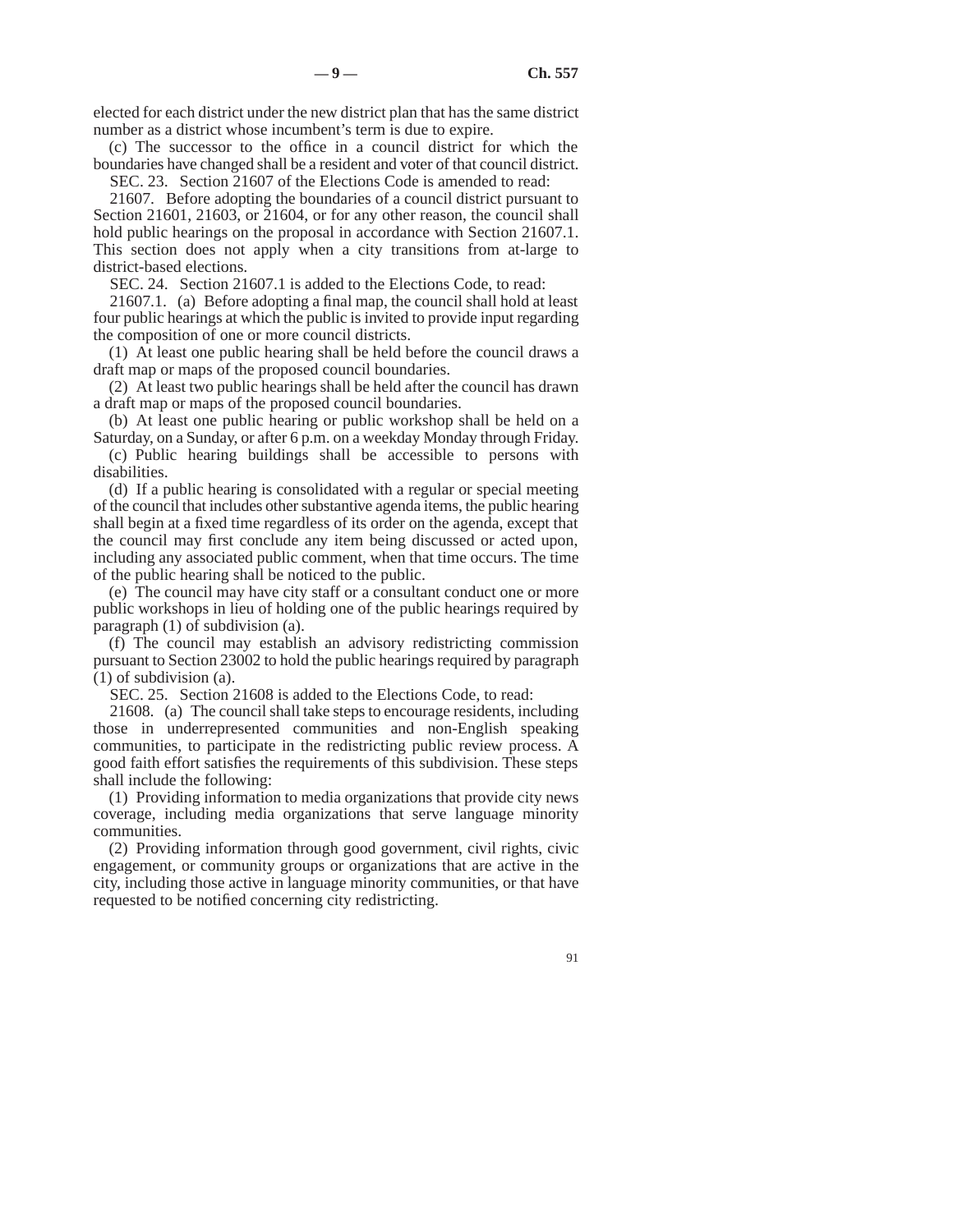(b) The council shall arrange for the live translation of a public hearing or workshop held pursuant to this article in an applicable language if a request for translation is made at least 72 hours before the hearing or workshop, unless less than five days' notice are provided for the hearing or workshop, in which case the request shall be made at least 48 hours before the hearing or workshop.

(c) Notwithstanding Section 54954.2 of the Government Code, the council shall publish the date, time, and location for any public hearing or workshop on the internet at least five days before the hearing or workshop. However, if there are fewer than 179 days until the city's next regular election, the council may publish the agenda on the internet for at least three days before the hearing or workshop.

(d) (1) A draft map shall be published on the internet for at least seven days before being adopted as a final map by the council provided that, if there are fewer than 179 days until the city's next regular election, the draft map may instead be published on the internet for at least three days.

(2) Each draft map prepared by a member of the council or by employees of the city shall be accompanied by information on the total population, citizen voting age population, and racial and ethnic characteristics of the citizen voting age population of each proposed council district, to the extent the city has that data.

(e) The council shall allow the public to submit testimony or draft maps in writing and electronically.

(f) The city shall either record or prepare a written summary of each public comment and council deliberation made at every public hearing or workshop held pursuant to this article. The city shall make the recording or written summary available to the public within two weeks after the public hearing or workshop.

(g) The council shall establish, and maintain for at least 10 years after the adoption of new council district boundaries, an internet web page dedicated to redistricting. The web page may be hosted on the city's existing internet website or another internet website maintained by the city. The web page shall include, or link to, all of the following information:

(1) A general explanation of the redistricting process for the city in English and any applicable language.

(2) The procedures for a member of the public to testify during a public hearing or to submit written testimony directly to the council in English and any applicable language.

(3) A calendar of all public hearing and workshop dates. A calendar listing that includes the time and location of the public hearing or workshop satisfies the notice required by subdivision (c).

(4) The notice and agenda for each public hearing and workshop.

(5) The recording or written summary of each public hearing and workshop.

(6) Each draft map considered by the council at a public hearing.

(7) The adopted final map of council district boundaries.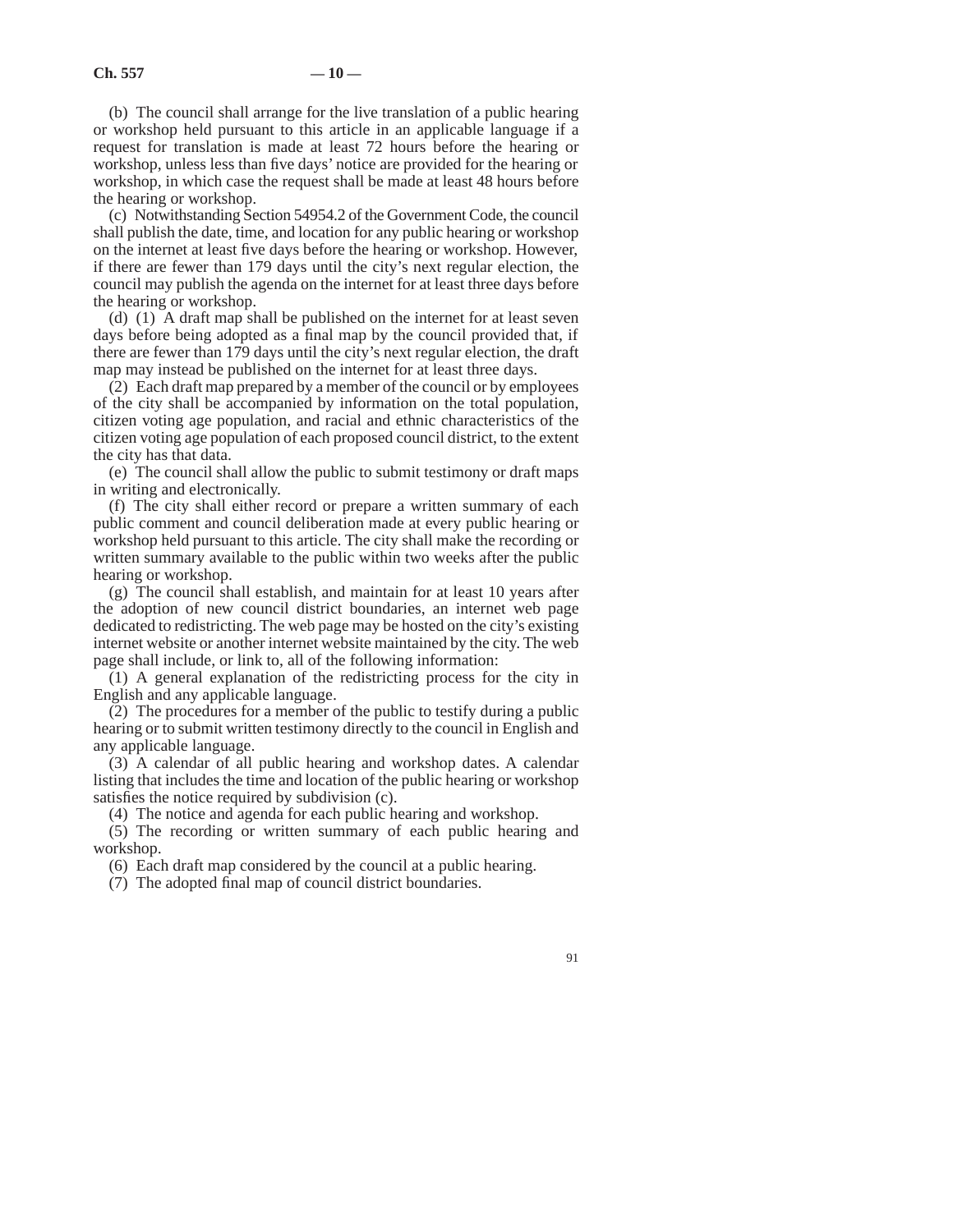(h) For purposes of this section, "applicable language" means any language that is spoken by a group of city residents with limited English proficiency who constitute 3 percent or more of the city's total population over four years of age for whom language can be determined. Before January 1, 2021, and before January 1 in every year ending in the number one thereafter, the Secretary of State shall post the applicable languages for each city in a conspicuous location on the Secretary of State's internet website. To determine the applicable languages for each city, in 2020 and in each year ending in the number zero thereafter, the Secretary of State, in consultation with the Statewide Database, shall request a special tabulation from the United States Bureau of the Census of the most recent data on limited English proficiency from the bureau's American Community Survey that satisfies this subdivision. If the bureau is unable to produce that data, the Secretary of State shall base the Secretary of State's determination on the table from the American Community Survey enumerating the number of residents with limited English proficiency that has the largest number of languages included, that is publicly available, and that was produced within the previous ten years.

(i) This section does not apply when a city transitions from at-large to district-based elections.

(j) Before January 1, 2021, and before January in each year ending in the number one thereafter, the Secretary of State shall publish on the internet a template explaining the city redistricting process that meets the requirements of paragraphs (1) and (2), inclusive, of subdivision (g). The Secretary of State shall publish the template in all of the languages into which ballots are required to be translated in the state pursuant to subdivision (h). The template shall be published in the same conspicuous location on the Secretary of State's internet website that is described in subdivision (h).

SEC. 26. Section 21609 is added to the Elections Code, to read:

21609. (a) If the council does not adopt council district boundaries by the deadlines set forth in Section 21602 or subdivision (a) or (b) of Section 21604, the council shall immediately petition the superior court in the county in which the city is located for an order adopting council district boundaries. If the council does not petition the superior court within five days after the deadline, any resident of the city may file that petition and shall be entitled to recover the resident's reasonable attorney's fees and costs from the city for doing so.

(b) (1) Upon finding that a petition filed pursuant to this subdivision is valid, the superior court shall adopt council district boundaries in accordance with the criteria set forth in Section 21601, which shall be used in the city's next regular election. The superior court may also order the adjustment of electoral deadlines as necessary to implement the new council district boundaries in the next regular election.

(2) The superior court may appoint a special master to assist the court with adopting the council district boundaries. The city shall pay the cost for the special master and associated costs.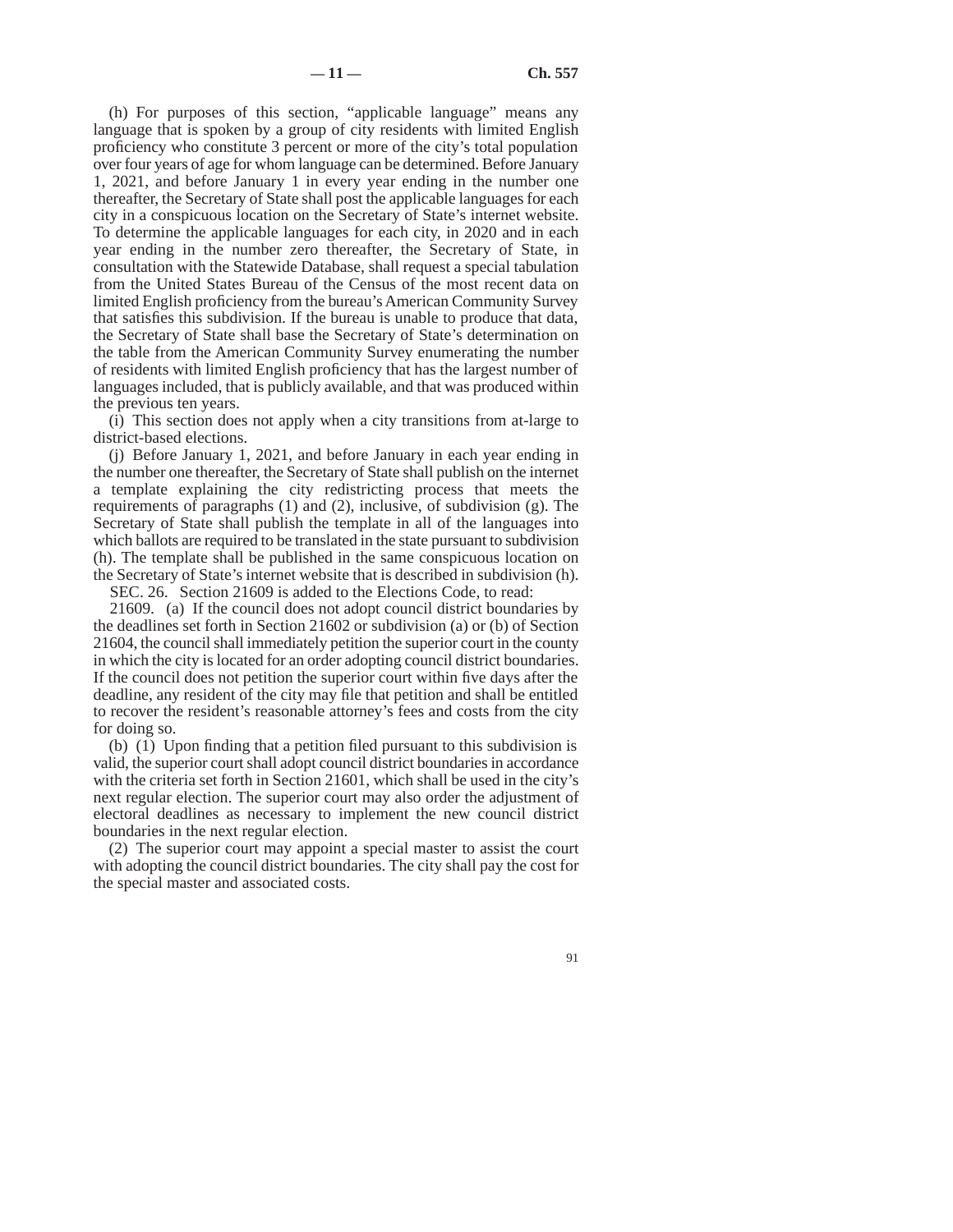(3) The superior court or the special master shall hold one or more public hearings before the superior court adopts the council district boundaries.

(4) Subject to the approval of the superior court, the special master may employ redistricting experts or other consultants or counsel, independent experts in the field of redistricting and computer technology, and other necessary personnel to assist them in their work. In addition, the special master may seek the full cooperation of the city in producing and using whatever data, computer models and programs, and technical assistance that was made available to the council and city personnel who are knowledgeable in the mechanics of drafting redistricting legislation. The superior court may assist the special master in securing the necessary personnel and the physical facilities required for their work, and to prepare for the prompt submission to the city of a request for city funding for the necessary expenses of the special master and the special master's staff.

(5) The council district boundaries adopted by the superior court shall be immediately effective in the same manner as if the court's order were an enacted resolution or ordinance of the city council.

SEC. 27. Section 21620 of the Elections Code is repealed.

SEC. 28. Section 21620 is added to the Elections Code, to read:

21620. (a) This article applies to charter cities that elect members of the charter city's legislative body by districts or from districts, as defined in Section 34871 of the Government Code.

(b) This article shall not be interpreted to limit the discretionary remedial authority of any federal or state court.

SEC. 29. Section 21621 of the Elections Code is repealed.

SEC. 30. Section 21621 is added to the Elections Code, to read:

21621. (a) Following each federal decennial census, and using that census as a basis, the council shall, by ordinance or resolution, adopt boundaries for all of the council districts of the city so that the council districts shall be substantially equal in population as required by the United States Constitution.

(1) Population equality shall be based on the total population of residents of the city as determined by the census.

(2) Notwithstanding paragraph (1), an incarcerated person, as that term is used in Section 21003, shall not be counted towards a city's population, except for an incarcerated person whose last known place of residence may be assigned to a census block in the city, if information about the last known place of residence for incarcerated persons is included in the computerized database for redistricting that is developed in accordance with subdivision (b) of Section 8253 of the Government Code, and that database is made publicly available.

(b) The council shall adopt council district boundaries that comply with the United States Constitution, the California Constitution, and the federal Voting Rights Act of 1965 (52 U.S.C. Sec. 10301 et seq.).

(c) The council shall adopt district boundaries using the following criteria as set forth in the following order of priority: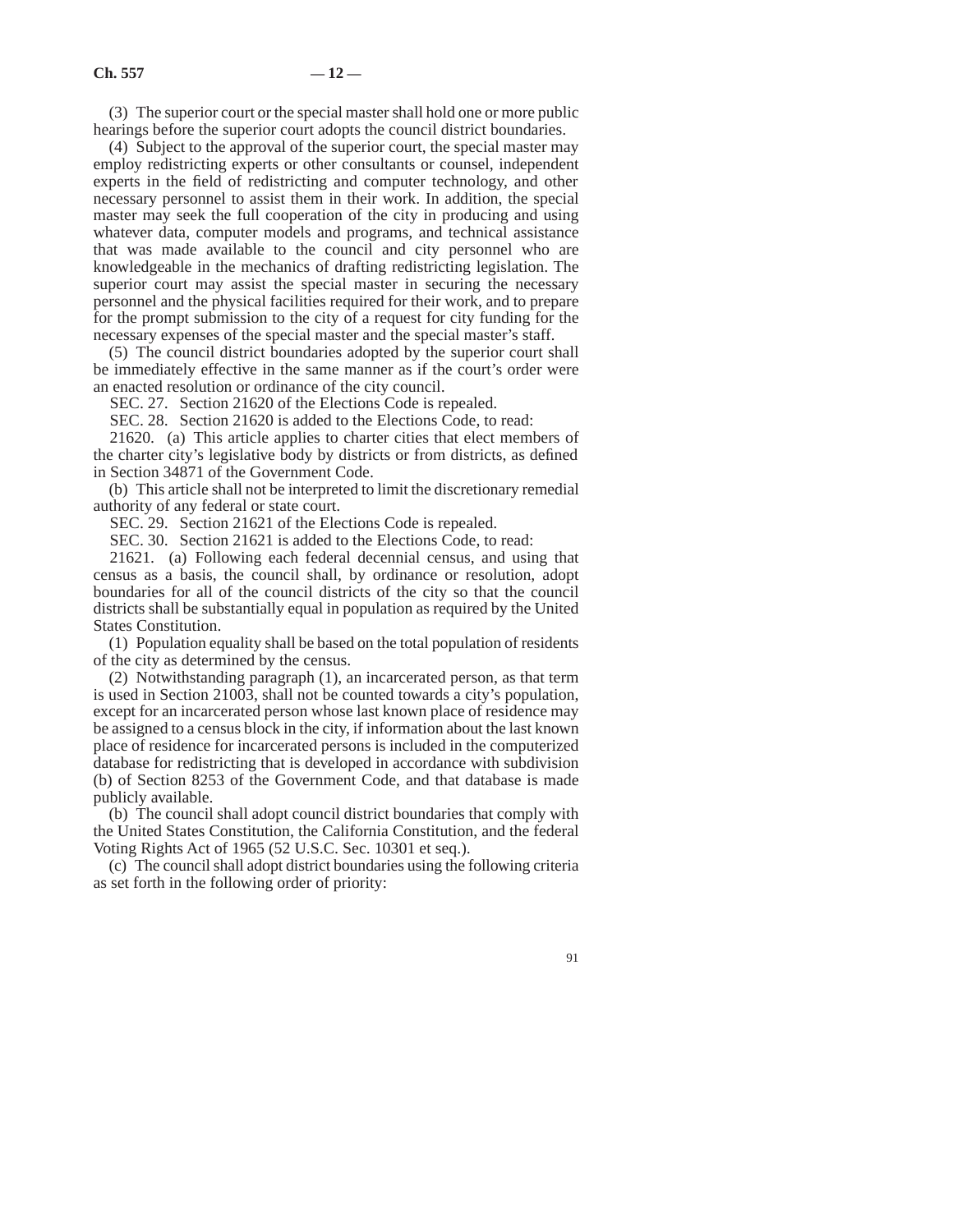(1) To the extent practicable, council districts shall be geographically contiguous. Areas that meet only at the points of adjoining corners are not contiguous. Areas that are separated by water and not connected by a bridge, tunnel, or regular ferry service are not contiguous.

(2) To the extent practicable, the geographic integrity of any local neighborhood or local community of interest shall be respected in a manner that minimizes its division. A "community of interest" is a population that shares common social or economic interests that should be included within a single district for purposes of its effective and fair representation. Communities of interest do not include relationships with political parties, incumbents, or political candidates.

(3) Council district boundaries should be easily identifiable and understandable by residents. To the extent practicable, council districts shall be bounded by natural and artificial barriers, by streets, or by the boundaries of the city.

(4) To the extent practicable, and where it does not conflict with the preceding criteria in this subdivision, council districts shall be drawn to encourage geographical compactness in a manner that nearby areas of population are not bypassed in favor of more distant populations.

(d) The council shall not adopt council district boundaries for the purpose of favoring or discriminating against a political party.

SEC. 31. Section 21622 is added to the Elections Code, to read:

21622. (a) The boundaries of the council districts shall be adopted by the council no earlier than August 1, 2021, and August 1 in each year ending in the number one thereafter, but no later than 151 days before the city's next regular election occurring after March 1, 2022, and after March 1 in each year ending in the number two thereafter. However, this subdivision does not prohibit the council from holding public hearings or workshops on the placement of council district boundaries before August 1.

(b) This section does not apply to a charter city that has adopted a different redistricting deadline by ordinance or in its city charter before October 1, 2021, and October 1 of each year ending in the number one thereafter.

SEC. 32. Section 21623 is added to the Elections Code, to read:

21623. (a) If the boundaries of a city expand by the addition of new territory, including through annexation of unincorporated territory or consolidation with another city, the council shall add that new territory to the nearest existing council district without changing the boundaries of other council district boundaries.

(b) Notwithstanding subdivision (a), the council may adopt new boundaries for each council district if both of the following conditions are met:

(1) There are more than four years until the council is next required to redistrict pursuant to Section 21621.

(2) The population of the new territory being annexed or consolidated is greater than 25 percent of the city's population as determined by the most recent federal decennial census.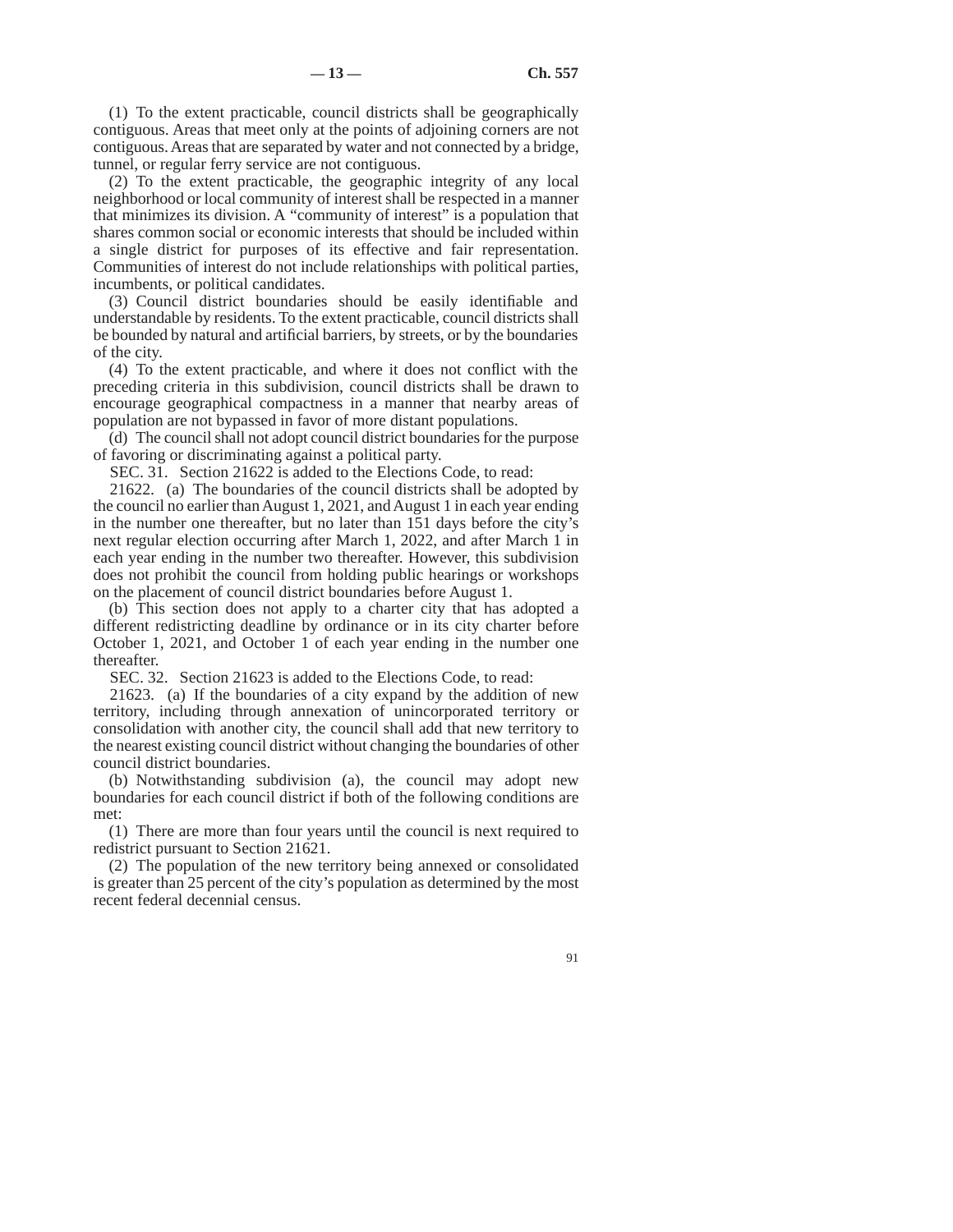(c) This section does not apply to a charter city that has adopted, by ordinance or in its city charter, a different standard for adding new territory to existing council districts.

SEC. 33. Section 21625 is added to the Elections Code, to read:

21625. (a) After redistricting or districting pursuant to Section 21621 or 21623, a council shall not adopt new council district boundaries until after the next federal decennial census, except under the following circumstances:

(1) A court orders the council to redistrict.

(2) The council is settling a legal claim that its council district boundaries violate the United States Constitution, the federal Voting Rights Act of 1965 (52 U.S.C. Sec. 10301 et seq.), or this article.

(3) The boundaries of the city expand by the addition of new territory pursuant to Section 21623.

(b) This section does not prohibit a council from adopting council districts between federal decennial censuses if the council is adopting council districts for the first time, including when a city adopts council districts for the purpose of transitioning from electing its council members in at-large elections to elections by districts or from districts.

(c) This section does not apply to a charter city that has adopted different rules for mid-cycle redistricting in its city charter.

SEC. 34. Section 21626 is added to the Elections Code, to read:

21626. (a) The term of office of any council member who has been elected and whose term of office has not expired shall not be affected by any change in the boundaries of the district from which the council member was elected.

(b) At the first election for council members in each city following adoption of the boundaries of council districts, a council member shall be elected for each district under the new district plan that has the same district number as a district whose incumbent's term is due to expire.

(c) The successor to the office in a council district for which the boundaries have changed shall be a resident and voter of that council district.

SEC. 35. Section 21627 is added to the Elections Code, to read:

21627. Before adopting the boundaries of a council district pursuant to Section 21621, 21623, or 21624, or for any other reason, the council shall hold public hearings on the proposal, in accordance with Section 21627.1. This section does not apply when a city transitions from at-large to district-based elections.

SEC. 36. Section 21627.1 is added to the Elections Code, to read:

21627.1. (a) Before adopting a final map, the council shall hold at least four public hearings at which the public is invited to provide input regarding the composition of one or more council districts.

(1) At least one public hearing shall be held before the council draws a draft map or maps of the proposed council boundaries.

(2) At least two public hearings shall be held after the council has drawn a draft map or maps of the proposed council boundaries.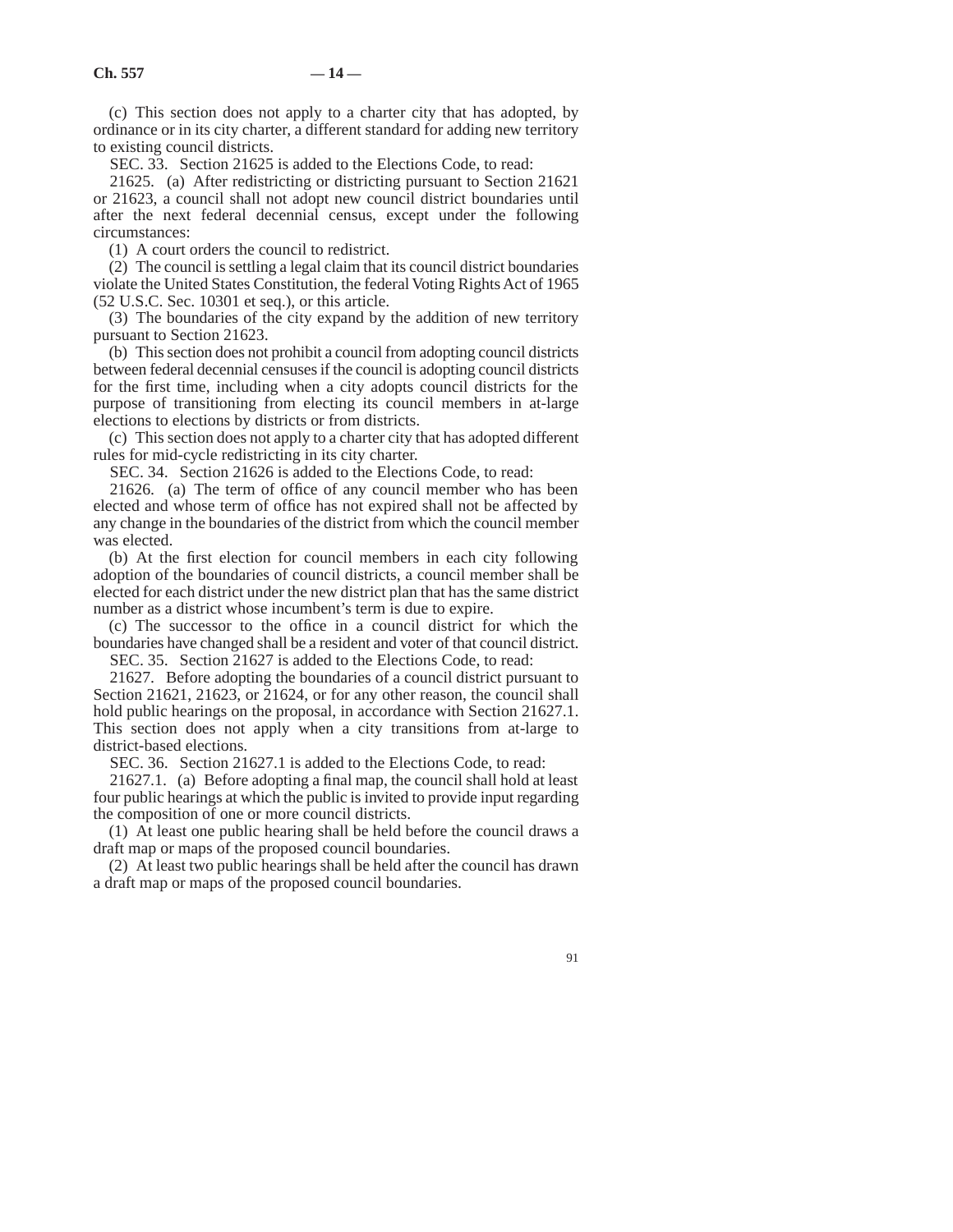(b) At least one public hearing or public workshop shall be held on a Saturday, on a Sunday, or after 6 p.m. on a weekday Monday through Friday.

(c) Public hearing buildings shall be accessible to persons with disabilities.

(d) If a public hearing is consolidated with a regular or special meeting of the council that includes other substantive agenda items, the public hearing shall begin at a fixed time regardless of its order on the agenda, except that the council may first conclude any item being discussed or acted upon, including any associated public comment, when that time occurs. The time of the public hearing shall be noticed to the public.

(e) The council may have city staff or a consultant conduct one or more public workshops in lieu of holding one of the public hearings required by paragraph (1) of subdivision (a).

(f) The council may establish an advisory redistricting commission pursuant to Section 23002 to hold the public hearings required by paragraph (1) of subdivision (a).

SEC. 37. Section 21628 is added to the Elections Code, to read:

21628. (a) The council shall take steps to encourage residents, including those in underrepresented communities and non-English speaking communities, to participate in the redistricting public review process. These steps shall include a good faith effort to do all of the following:

(1) Providing information to media organizations that provide city news coverage, including media organizations that serve language minority communities.

(2) Providing information through good government, civil rights, civic engagement, or community groups or organizations that are active in the city, including those active in language minority communities, or that have requested to be notified concerning city redistricting.

(b) The council shall arrange for the live translation of a public hearing or workshop held pursuant to this article in an applicable language if a request for translation is made at least 72 hours before the hearing or workshop, unless less than five days' notice are provided for the hearing or workshop, in which case the request shall be made at least 48 hours before the hearing or workshop.

(c) Notwithstanding Section 54954.2 of the Government Code, the council shall publish the date, time, and location for any public hearing or workshop on the internet at least five days before the hearing or workshop. However, if there are fewer than 179 days until the city's next regular election, the council may publish the agenda on the internet for at least three days before the hearing or workshop.

(d) (1) A draft map shall be published on the internet for at least seven days before being adopted as a final map by the council provided that, if there are fewer than 179 days until the city's next regular election, the draft map may instead be published on the internet for at least three days.

(2) Each draft map prepared by a member of the council or by employees of the city shall be accompanied with information on the total population, citizen voting age population, and racial and ethnic characteristics of the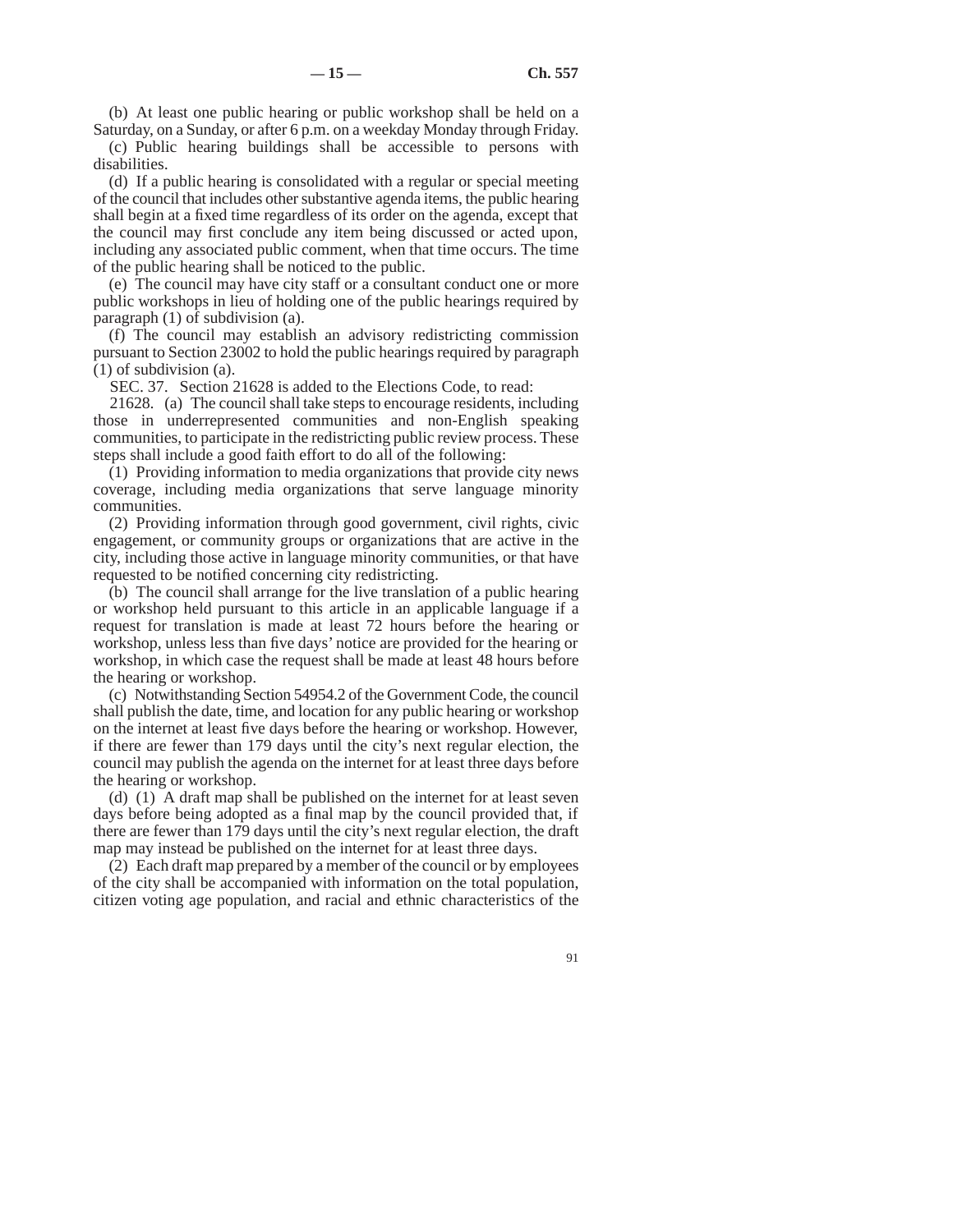citizen voting age population of each proposed council district, to the extent the city has that data.

(e) The council shall allow the public to submit testimony or draft maps in writing and electronically.

(f) The city shall either record or prepare a written summary of each public comment and council deliberation made at every public hearing or workshop held pursuant to this article. The city shall make the recording or written summary available to the public within two weeks after the public hearing or workshop.

(g) The council shall establish, and maintain for at least 10 years after the adoption of new council district boundaries, an internet web page dedicated to redistricting. The web page may be hosted on the city's existing internet website or another internet website maintained by the city. The web page shall include, or link to, all of the following information:

(1) A general explanation of the redistricting process for the city in English and any applicable language.

(2) The procedures for a member of the public to testify during a public hearing or to submit written testimony directly to the council in English and any applicable language.

(3) A calendar of all public hearing and workshop dates. A calendar listing that includes the time and location of the public hearing or workshop satisfies the notice required by subdivision (c).

(4) The notice and agenda for each public hearing and workshop.

(5) The recording or written summary of each public hearing and workshop.

(6) Each draft map considered by the council at a public hearing.

(7) The adopted final map of council district boundaries.

(h) For purposes of this section, "applicable language" means any language that is spoken by a group of city residents with limited English proficiency who constitute 3 percent or more of the city's total population over four years of age for whom language can be determined. Before January 1, 2021, and before January 1 in every year ending in the number one thereafter, the Secretary of State shall post the applicable languages for each city in a conspicuous location on the Secretary of State's internet website. To determine the applicable languages for each city, in 2020 and in each year ending in the number zero thereafter, the Secretary of State, in consultation with the Statewide Database, shall request a special tabulation from the United States Bureau of the Census of the most recent data on limited English proficiency from the bureau's American Community Survey that satisfies this subdivision. If the bureau is unable to produce that data, the Secretary of State shall base the Secretary of State's determination on the table from the American Community Survey enumerating the number of residents with limited English proficiency that has the largest number of languages included, that is publicly available, and that was produced within the previous ten years.

(i) This section does not apply when a city transitions from at-large to district-based elections.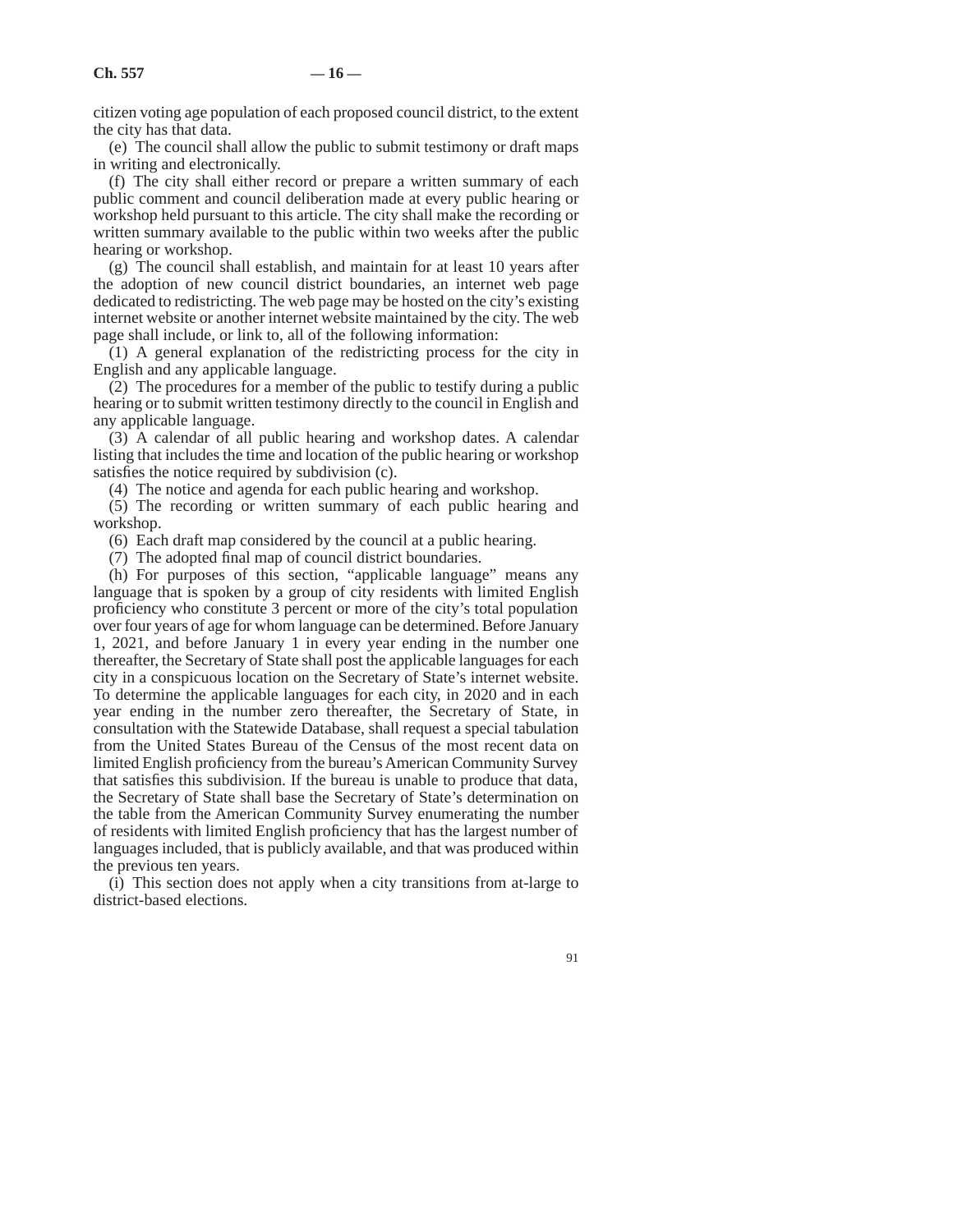(j) Before January 1, 2021, and before January in each year ending in the number one thereafter, the Secretary of State shall publish on the internet a template explaining the city redistricting process that meets the requirements of paragraphs (1) and (2), inclusive, of subdivision (g). The Secretary of State shall publish the template in all of the languages into which ballots are required to be translated in the state pursuant to subdivision (h). The template shall be published in the same conspicuous location on the Secretary of State's internet website that is described in subdivision (h).

SEC. 38. Section 21629 is added to the Elections Code, to read:

21629. (a) If the council does not adopt council district boundaries by the deadlines set forth in Section 21622 or subdivision (a) or (b) of Section 21624, the council shall immediately petition the superior court in the county in which the city is located for an order adopting council district boundaries. If the council does not petition the superior court within five days after the deadline, any resident of the city may file that petition and shall be entitled to recover the resident's reasonable attorney's fees and costs from the city for doing so.

(b) (1) Upon finding that a petition filed pursuant to this subdivision is valid, the superior court shall adopt council district boundaries in accordance with the criteria set forth in Section 21621, which shall be used in the city's next regular election. The superior court may also order the adjustment of electoral deadlines as necessary to implement the new council district boundaries in the next regular election.

(2) The superior court may appoint a special master to assist the court with adopting the council district boundaries. The city shall pay the cost for the special master and associated costs.

(3) The superior court or the special master shall hold one or more public hearings before the superior court adopts the council district boundaries.

(4) Subject to the approval of the superior court, the special master may employ redistricting experts or other consultants or counsel, independent experts in the field of redistricting and computer technology, and other necessary personnel to assist them in their work. In addition, the special master may seek the full cooperation of the city in producing and using whatever data, computer models and programs, and technical assistance that was made available to the council and city personnel who are knowledgeable in the mechanics of drafting redistricting legislation. The superior court may assist the special master in securing the necessary personnel and the physical facilities required for their work, and to prepare for the prompt submission to the city of a request for city funding for the necessary expenses of the special master and the special master's staff.

(5) The council district boundaries adopted by the superior court shall be immediately effective in the same manner as if the court's order were an enacted resolution or ordinance of the city council.

(c) This section does not apply to a charter city that has adopted in its city charter a different method for adopting city council district boundaries when a redistricting deadline is missed.

SEC. 39. Section 34874 of the Government Code is amended to read: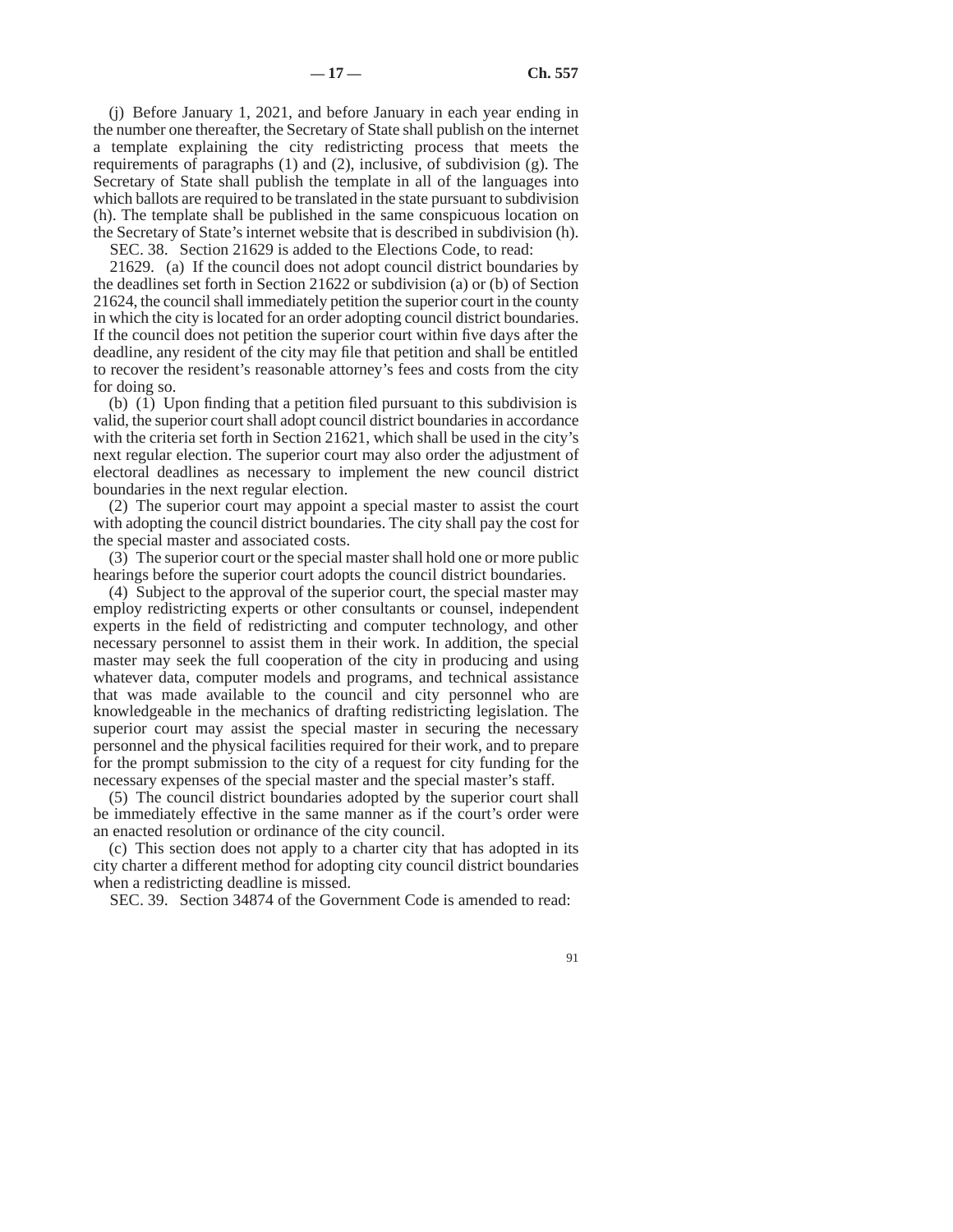34874. (a) An amendatory ordinance altering the boundaries of the legislative districts established pursuant to this article shall not be submitted to the registered voters until the ordinance has been submitted to the planning commission of the city or, in absence of a planning commission, to the legislative body of said city for an examination as to the definiteness and certainty of the boundaries of the legislative districts proposed.

(b) An amendatory ordinance altering the boundaries of legislative districts shall comply with the requirements and criteria of Section 21601 or 21621 of the Elections Code, as applicable.

SEC. 40. Section 34877.5 of the Government Code is amended to read: 34877.5. (a) After an ordinance is passed by the voters pursuant to Section 34876.5, or after an ordinance is enacted by the legislative body pursuant to Section 34886, the legislative body shall prepare a proposed map that describes the boundaries and numbers of the districts for the legislative body. In preparing the proposed map, the legislative body shall comply with the requirements and criteria of Section 21601 or 21621 of the Elections Code, as applicable, and shall seek public input, including accepting proposed maps submitted by the public.

(b) If the legislative body is changing from an at-large method of election to a district-based election, as those terms are defined in Section 14026 of the Elections Code, the legislative body shall hold public hearings pursuant to Section 10010 of the Elections Code. If the legislative body is otherwise adjusting the district boundaries, the legislative body shall hold public hearings on the proposed district boundaries pursuant to Section 21607 or 21627 of the Elections Code, as applicable.

SEC. 41. Section 34884 of the Government Code is amended to read:

34884. (a) If, at the time a vote is held on the subject of incorporation of a new city, a majority of the votes cast is for incorporation and, if, in accordance with Section 57116, a majority of the votes cast on the question of whether members of the city council in future elections are to be elected by district or at large is in favor of election by district, all of the following procedures apply:

(1) Before the first day on which voters may nominate candidates for election at the next regular municipal election, the legislative body shall, by ordinance or resolution, establish the boundaries of the districts of the legislative body. The districts shall be substantially equal in population as required by the United States Constitution. The districts shall comply with the requirements and criteria of Section 21601 or 21621 of the Elections Code, as applicable.

(2) The terms of office of the two members elected with the lowest vote shall expire on the Tuesday succeeding the next regular municipal election. At that election, members shall be elected by district in the even-numbered districts and shall hold office for four years.

(3) The terms of office of the three members elected with the highest vote shall expire on the Tuesday succeeding the second regular municipal election following the incorporation. At that election, members shall be